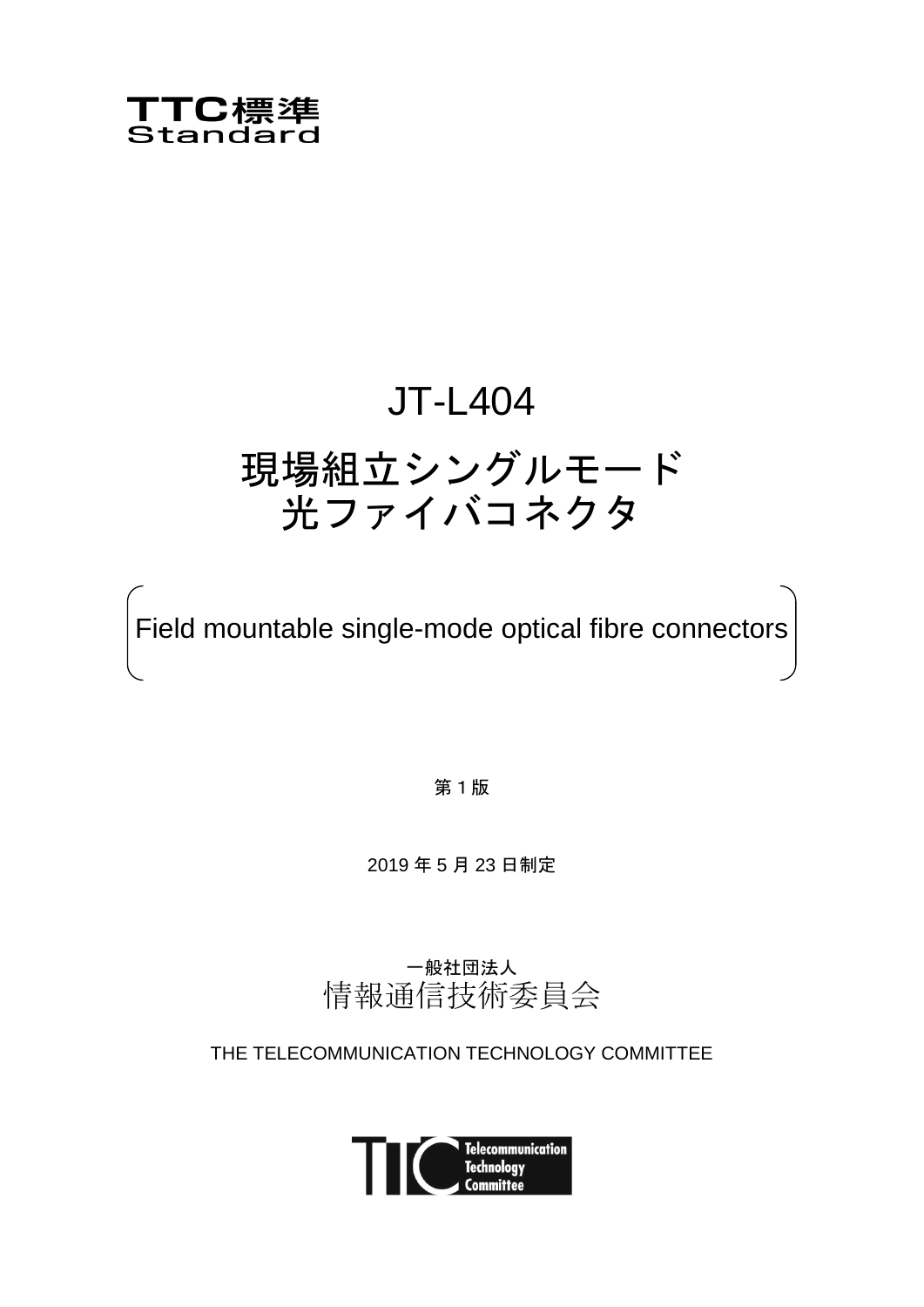本書は、一般社団法人情報通信技術委員会が著作権を保有しています。 内容の一部又は全部を一般社団法人情報通信技術委員会の許諾を得ることなく複製、転載、改変、転 用及びネットワーク上での送信、配布を行うことを禁止します。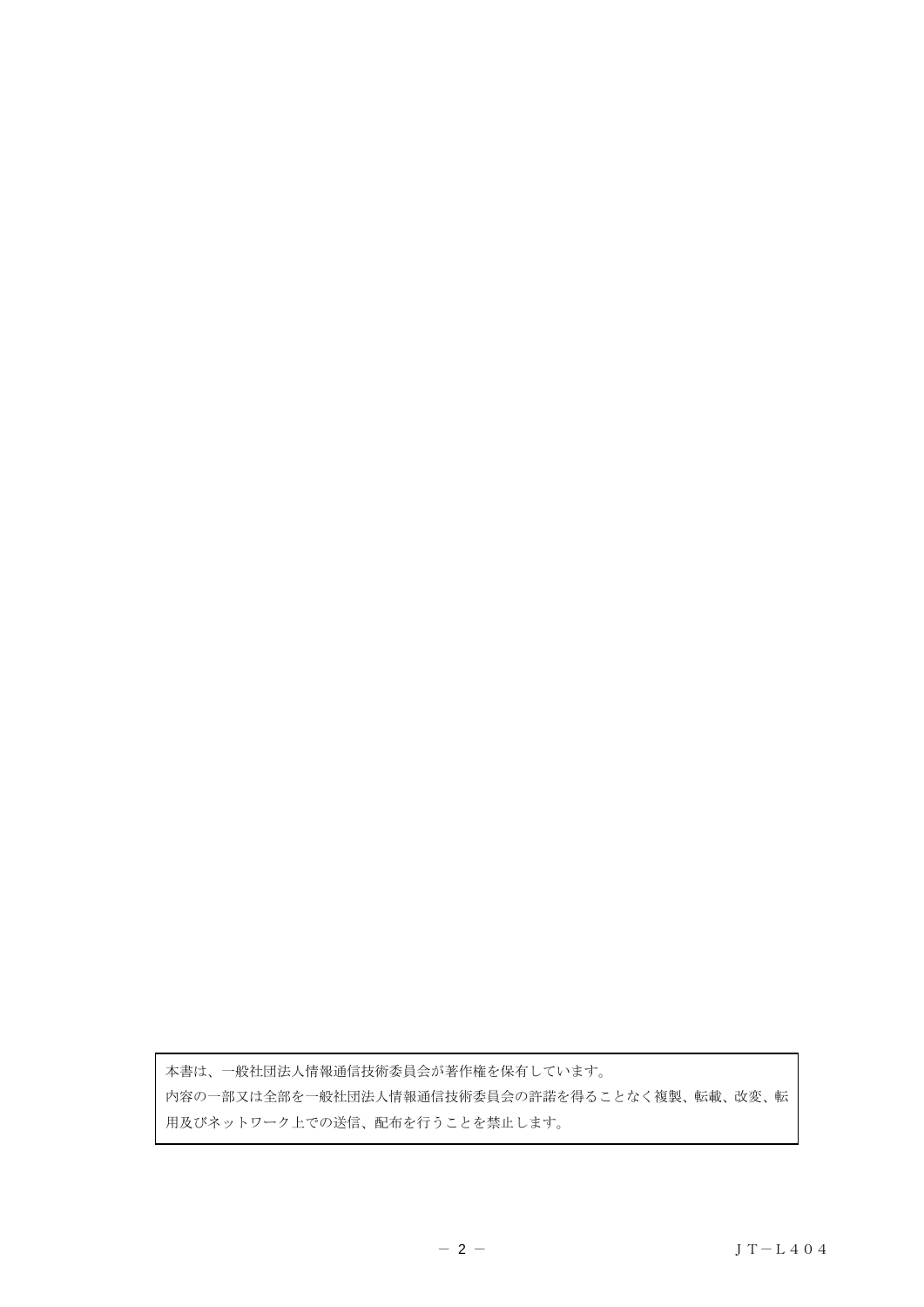目 次

| 1.    |  |
|-------|--|
| 2.    |  |
| 3.    |  |
| 3.1   |  |
| 3.1.1 |  |
| 3.1.2 |  |
| 3.1.3 |  |
| 3.1.4 |  |
| 3.2   |  |
| 3.2.1 |  |
| 3.2.2 |  |
| 3.2.3 |  |
| 3.2.4 |  |
| 3.2.5 |  |
| 3.2.6 |  |
| 3.2.7 |  |
| 3.2.8 |  |
| 4.    |  |
| 5.    |  |
| 6.    |  |
| 7.    |  |
|       |  |
|       |  |
|       |  |
|       |  |
|       |  |
|       |  |
|       |  |
|       |  |
|       |  |
|       |  |
|       |  |
|       |  |
|       |  |
|       |  |
|       |  |
|       |  |
| 9.    |  |
|       |  |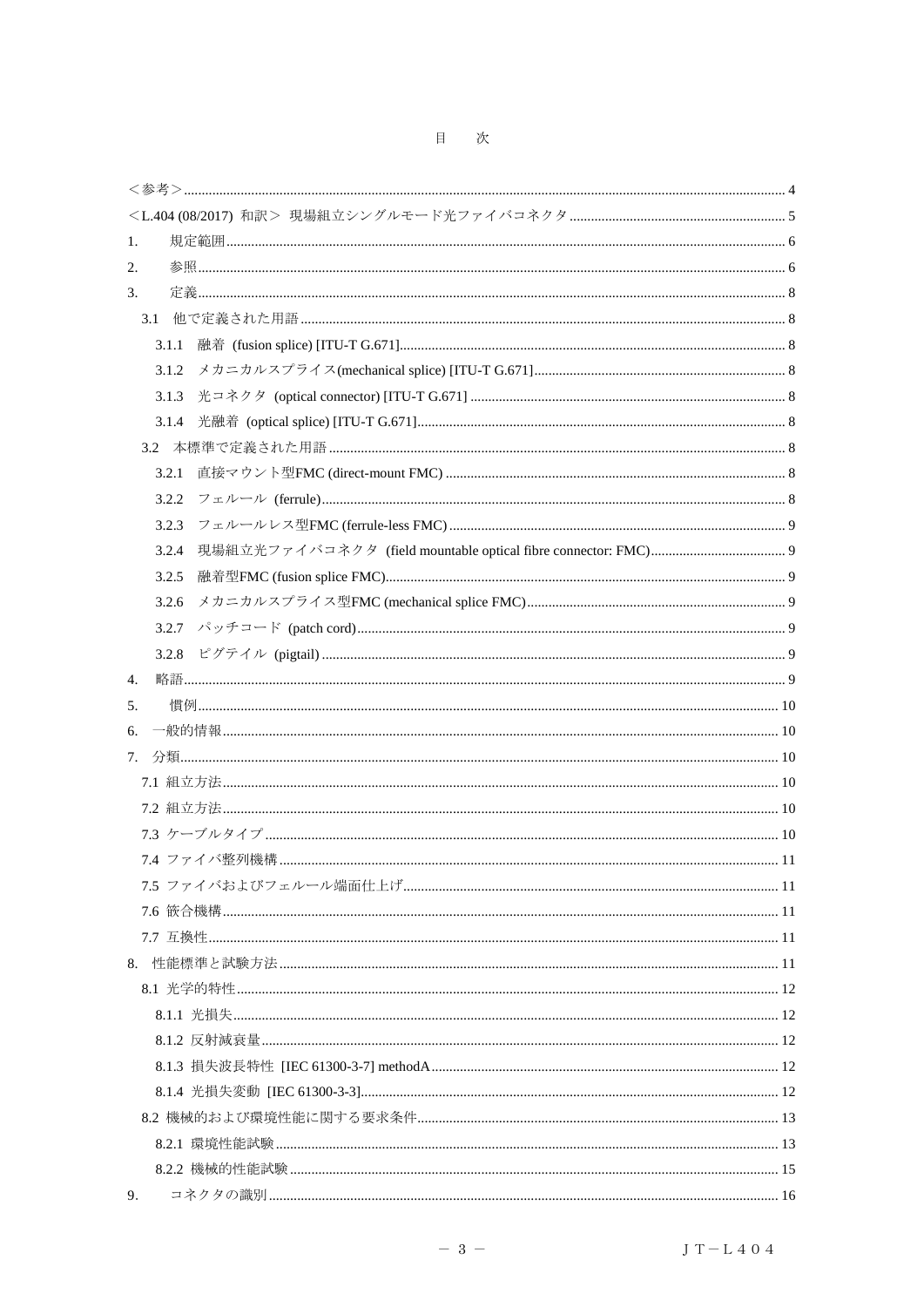# <span id="page-3-0"></span><参考>

# 1.国際勧告との関係

本技術仕様は、ITU-T 勧告 L.404 (08/2017) に準拠したものである。

# 2.上記国際勧告等との相違

- 2.1 追加項目
- なし

# 2.2 削除項目

なし

# 2.3 変更項目

なし

# 2.4 章立ての相違

なし

# 2.5 その他

なし

## 3. 改版の履歴

| 版数  | 制定日        | 改版内容 |
|-----|------------|------|
| 第1版 | 2019年5月23日 | 制定   |

# 4.工業所有権

 本標準に関わる「工業所有権等の実施に係る確認書」の提出状況は、TTC ホームページでご覧になれま す。

# 5.その他

## 5.1 参照する勧告、標準など

 ITU-T 勧告 ITU-T G.653, G.655, G.656, G.671, L.402 IEC 規格 IEC 60794-2-50, 61300-2-x, 61300-3-x, 61754-1, 61755-3-x, TTC 標準 JT-G652, JT-G654, JT-G657

# 6.標準作成部門

光ファイバ伝送専門委員会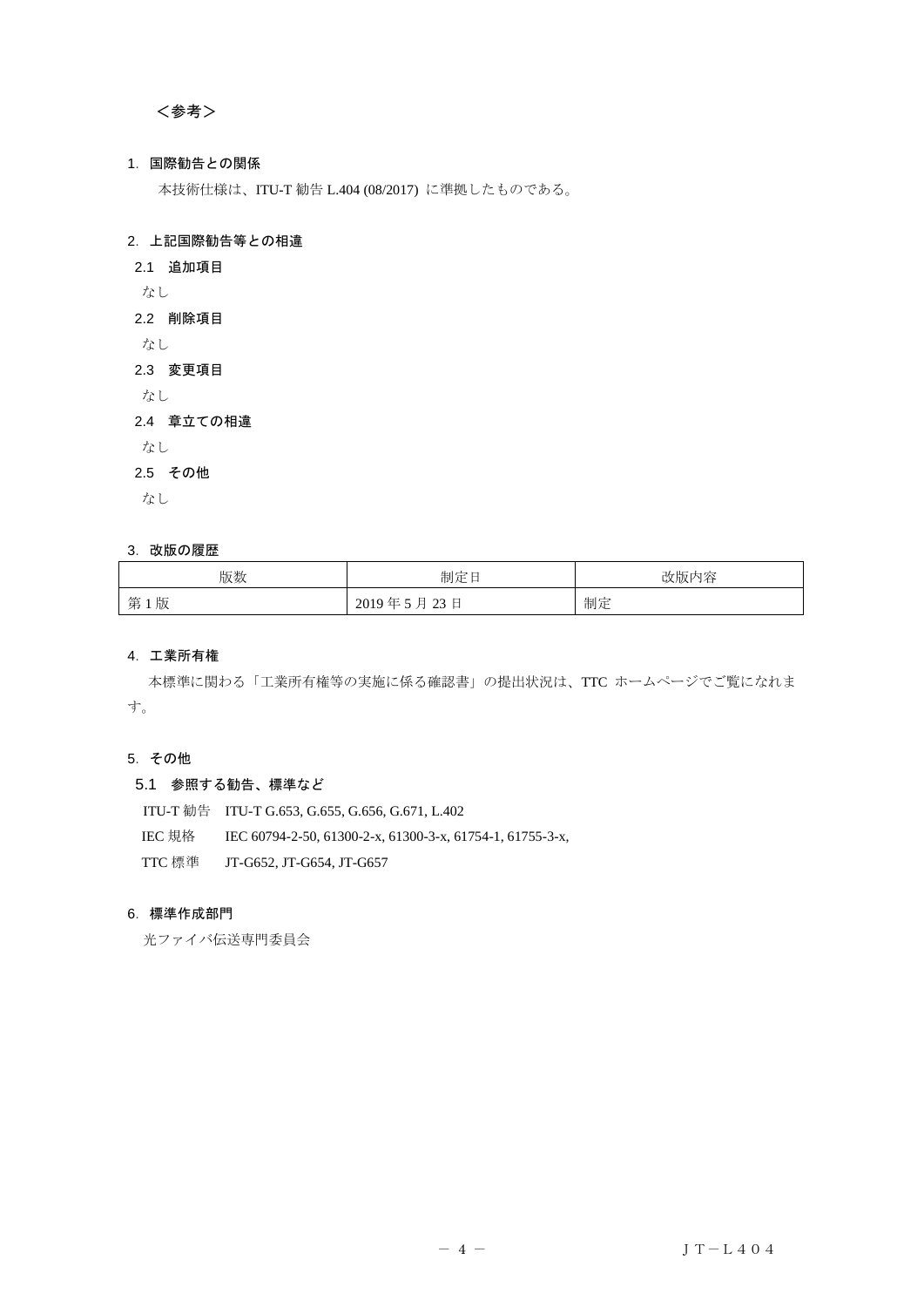# <span id="page-4-0"></span><L.404 (08/2017) 和訳>

# 現場組立シングルモード光ファイバコネクタ

# 概要

TTC 標準 JT-L404 は、現場組立シングルモード光ファイバコネクタの主な特徴について述べ、それらの光 学的、機械的、環境特性について定義し、主な試験方法について列挙している。さらに、本標準は現場組立 可能なシングルモード光ファイバコネクタに関する運用から組立技術に関する基本的原則について述べる。

# キーワード

現場組立;光ファイバコネクタ;シングルモード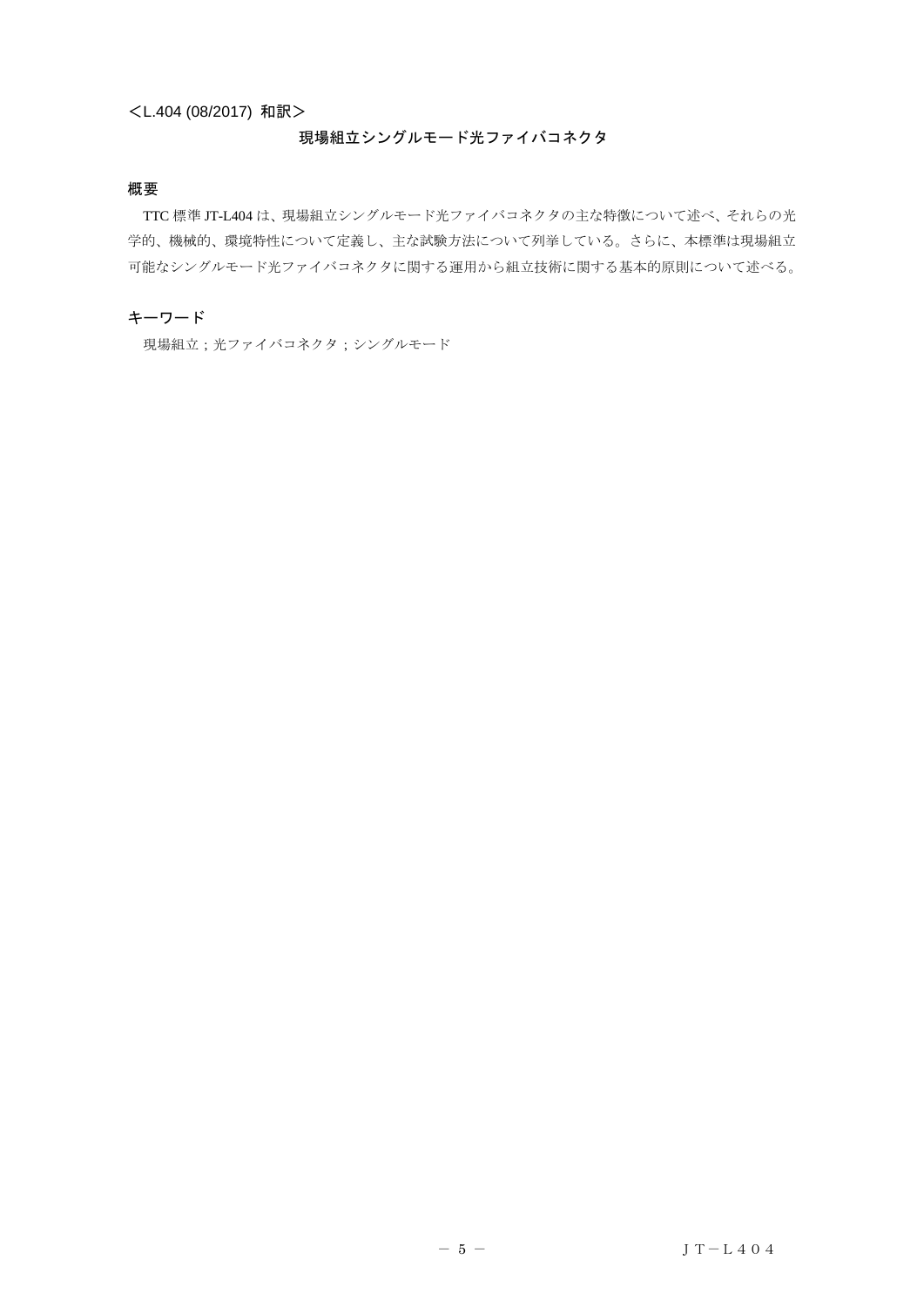# <span id="page-5-0"></span>1. 規定範囲

本標準は、ピグテイルを用いずに、作業者により現場の光ファイバに対して適用可能な現場組立シングル モード光ファイバコネクタについて取り扱う。このタイプの光コネクタに対する光ファイバアタッチメント は全てコネクタの内部に包含される (ブーツがある場合、ブーツもコネクタに含まれる) 。ピグテイルを含 むコネクタについては [ITU-T L.402] に記載されている。

本版の標準では、1つのフェルールに対して1本の光ファイバを有する光コネクタを対象としている。本 標準には以下が含まれる。

- 現場組立シングルモード光ファイバコネクタの分類および情報、それらの光学的、機械的、環境特性に 関する主な要求条件
- 現場組立シングルモード光ファイバコネクタに関する試験方法
- 現場組立シングルモード光ファイバコネクタに関する運用から組立技術に関する基本的原則

#### <span id="page-5-1"></span>2. 参照

 本標準では、以下の ITU-T 勧告、他の文献を参照している。現時点で以下の版数が有効である。全ての 勧告、他の文献は改版される可能性がある。本標準の全てのユーザは、以下に示す勧告、文献の最新版を適 用することが望まれる。

| $[JT-G652]$             | TTC標準 JT-G652 "シングルモード光ファイバ及びケーブルの諸特性" (2018/5/24)                                                |
|-------------------------|---------------------------------------------------------------------------------------------------|
| [ITU-T $G.653$ ]        | Recommendation ITU-T G.653 (2010), Characteristics of a dispersion-shifted single-mode            |
|                         | optical fibre and cable.                                                                          |
| $[JT-G654]$             | TTC標準 JT-G654 "カットオフシフトシングルモード光ファイバ及びケーブルの諸                                                       |
|                         | 特性" (2018/5/24)                                                                                   |
| $[ITU-T G.655]$         | Recommendation ITU-T G.655 (2009), Characteristics of a non-zero dispersion-shifted               |
|                         | single-mode optical fibre and cable.                                                              |
| $[ITU-T G.656]$         | Recommendation ITU-T G.656 (2010), Characteristics of a fibre and cable with non-zero             |
|                         | dispersion for wideband optical transport.                                                        |
| $[JT-G657]$             | TTC標準 JT-G657 "低曲げ損失シングルモード光ファイバ及びケーブルの諸特性"                                                       |
|                         | (2018/5/24)                                                                                       |
| $[ITU-T G.671]$         | Recommendation ITU-T G.671 (2012), Transmission characteristics of optical components             |
|                         | and subsystems.                                                                                   |
| $[ITU-T L.402]$         | Recommendation ITU-T L.402/L.36 (2015), Single-mode fibre optic connectors.                       |
| [IEC $60794 - 2 - 50$ ] | IEC 60794-2-50 (2008), Optical fibre cables $-$ Part 2-50: Indoor cables $-$ Family               |
|                         | specification for simplex and duplex cables for use in terminated cable assemblies.               |
| [IEC 61300-2-1]         | IEC $61300-2-1$ (2009), <i>Fibre optic interconnecting devices and passive components – Basic</i> |
|                         | test and measurement procedures $-$ Part 2-1: Tests $-$ Vibration (sinusoidal).                   |
| [IEC 61300-2-2]         | IEC 61300-2-2 (2009), Fibre optic interconnecting devices and passive components – Basic          |
|                         | test and measurement procedures - Part 2-2: Tests - Mating durability.                            |
| [IEC 61300-2-4]         | IEC $61300-2-4$ (1995), <i>Fibre optic interconnecting devices and passive components – Basic</i> |
|                         | test and measurement procedures - Part 2-4: Tests - Fibre/cable retention.                        |
| [IEC 61300-2-5]         | IEC $61300-2-5$ (2009), Fibre optic interconnecting devices and passive components – Basic        |
|                         | test and measurement procedures $-$ Part 2-5: Tests $-$ Torsion.                                  |
| [IEC 61300-2-6]         | IEC 61300-2-6 (2010), <i>Fibre optic interconnecting devices and passive components – Basic</i>   |
|                         | test and measurement procedures - Part 2-6: Tests - Tensile strength of coupling                  |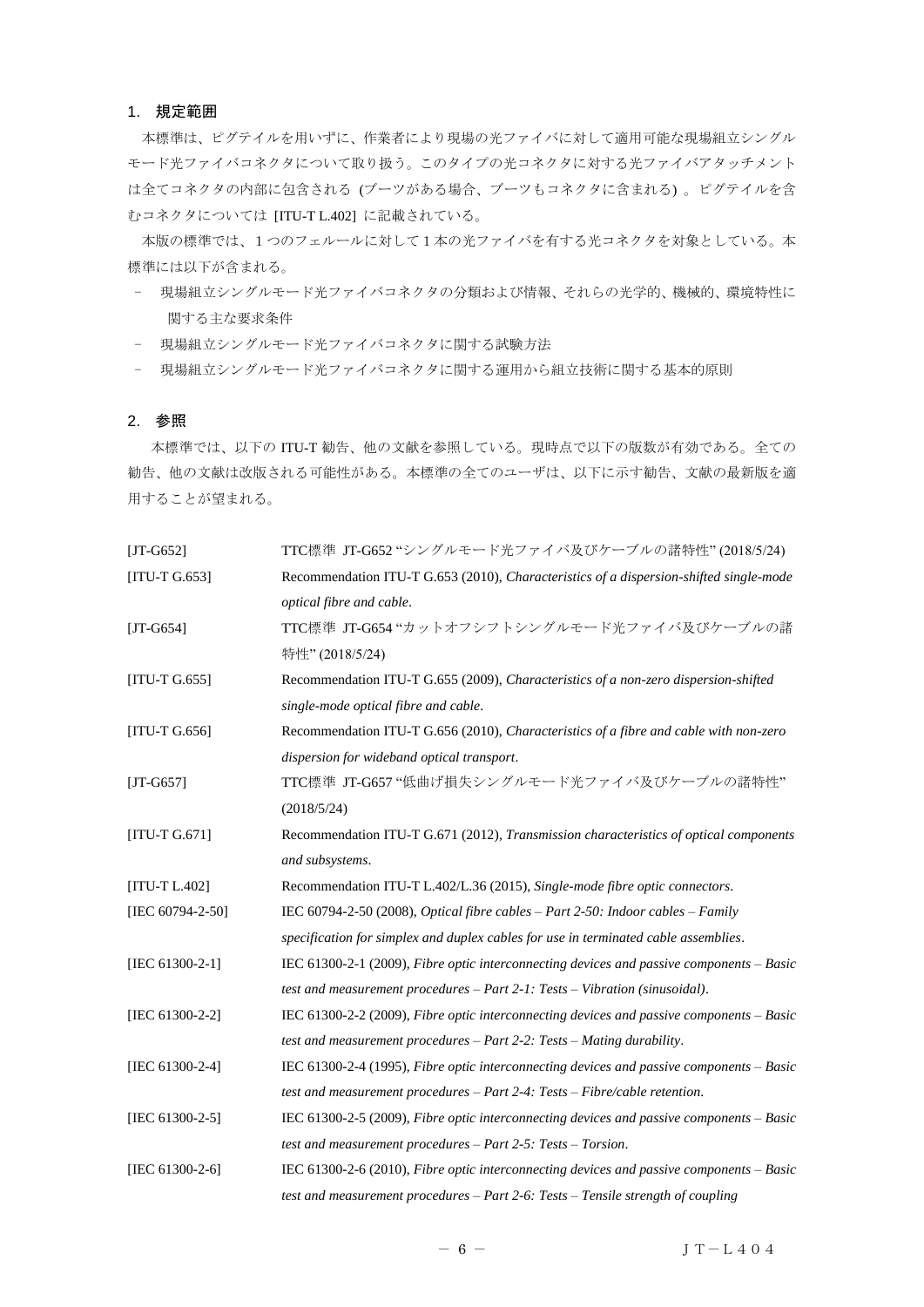*mechanism*. [IEC 61300-2-7] IEC 61300-2-7 (2013), *Fibre optic interconnecting devices and passive components – Basic test and measurement procedures – Part 2-7: Tests – Bending moment*. [IEC 61300-2-12] IEC 61300-2-12 (2009), *Fibre optic interconnecting devices and passive components – Basic test and measurement procedures – Part 2-12: Tests – Impact*. [IEC 61300-2-17] IEC 61300-2-17 (2010), *Fibre optic interconnecting devices and passive components – Basic test and measurement procedures – Part 2-17: Tests – Cold*. [IEC 61300-2-18] IEC 61300-2-18 (2005), *Fibre optic interconnecting devices and passive components – Basic test and measurement procedures – Part 2-18: Tests – Dry heat – High temperature endurance*. [IEC 61300-2-19] IEC 61300-2-19 (2012), *Fibre optic interconnecting devices and passive components – Basic test and measurement procedures – Part 2-19: Tests – Damp heat (steady state)*. [IEC 61300-2-22] IEC 61300-2-22 (2007), *Fibre optic interconnecting devices and passive components – Basic test and measurement procedures – Part 2-22: Tests – Change of temperature*. [IEC 61300-2-26] IEC 61300-2-26 (2006), *Fibre optic interconnecting devices and passive components – Basic test and measurement procedures – Part 2-26: Tests – Salt mist*. [IEC 61300-2-27] IEC 61300-2-27 (1995), *Fibre optic interconnecting devices and passive components – Basic test and measurement procedures – Part 2-27: Tests – Dust - Laminar flow*. [IEC 61300-2-33] IEC 61300-2-33 (2012), *Fibre optic interconnecting devices and passive components – Basic test and measurement procedures – Part 2-33: Tests – Assembly and disassembly of fibre optic mechanical splices, fibre management systems and closures*. [IEC 61300-2-46] IEC 61300-2-46 (2006), *Fibre optic interconnecting devices and passive components – Basic test and measurement procedures – Part 2-46: Tests – Damp heat, cyclic*. [IEC 61300-2-50] IEC 61300-2-50 (2007), *Fibre optic interconnecting devices and passive components – Basic test and measurement procedures – Part 2-50: Tests – Fibre optic connector proof test with static load - Singlemode and multimode*. [IEC 61300-3-3] IEC 61300-3-3 (2009), *Fibre optic interconnecting devices and passive components – Basic test and measurement procedures – Part 3-3: Examinations and measurements – Active monitoring of changes in attenuation and return loss*. [IEC 61300-3-6] IEC 61300-3-6 (2008), *Fibre optic interconnecting devices and passive components – Basic test and measurement procedures – Part 3-6: Examinations and measurements – Return loss*. [IEC 61300-3-7] IEC 61300-3-7 (2009), *Fibre optic interconnecting devices and passive components – Basic test and measurement procedures – Part 3-7: Examinations and measurements – Wavelength dependence of attenuation and return loss of single mode components*. [IEC 61300-3-28] IEC 61300-3-28 (2012), *Fibre optic interconnecting devices and passive components – Basic test and measurement procedures – Part 3-28: Examinations and measurements – Transient loss*. [IEC 61300-3-34] IEC 61300-3-34 (2009), *Fibre optic interconnecting devices and passive components – Basic test and measurement procedures – Part 3-34: Examinations and measurements – Attenuation of random mated connectors*. [IEC 61754-1] IEC 61754-1 (2013), *Fibre optic interconnecting devices and passive components – Fibre*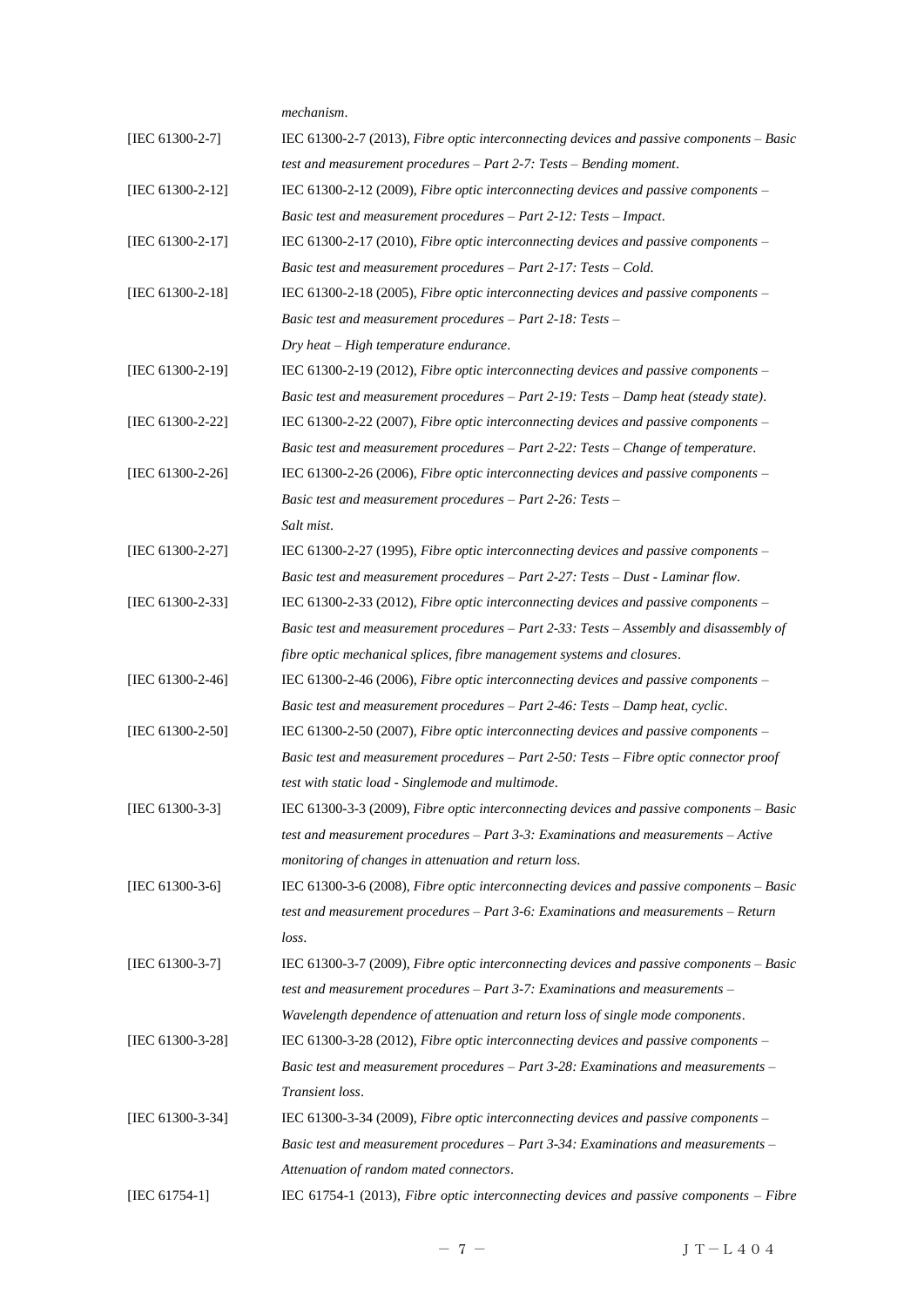*optic connector interfaces – Part 1: General and guidance*.

- [IEC 61755-2-1] IEC 61755-2-1 (2006), *Fibre optic connector optical interfaces – Part 2-1: Optical interface standard single mode non-angled physically contacting fibres*.
- [IEC 61755-2-2] IEC 61755-2-2 (2006), *Fibre optic connector optical interfaces – Part 2-2: Optical interface standard single mode angled physically contacting fibres*.
- [IEC 61755-3-1] IEC 61755-3-1 (2006), *Fibre optic connector optical interfaces – Part 3-1: Optical interface, 2,5 mm and 1,25 mm diameter cylindrical full zirconia PC ferrule, single mode fibre*.
- [IEC 61755-3-2] IEC 61755-3-2 (2006), *Fibre optic connector optical interfaces – Part 3-2: Optical interface, 2,5 mm and 1,25 mm diameter cylindrical full zirconia ferrules for 8 degrees angled-PC single mode fibres*.
- [IEC 61755-3-5] IEC 61755-3-5 (2006), *Fibre optic connector optical interfaces – Part 3-5: Optical interface – 2,5 mm and 1,25 mm diameter cylindrical PC composite ferrule using Cu-Ni-alloy as fibre surrounding material, single mode fibre*.
- [IEC 61755-3-6] IEC 61755-3-6 (2006), *Fibre optic connector optical interfaces – Part 3-6: Optical interface – 2,5 mm and 1,25 mm diameter cylindrical 8 degrees angled-PC composite ferrule using Cu-Ni-alloy as fibre surrounding material, single mode fibre*.
- [IEC 61755-3-7] IEC 61755-3-7 (2009), *Fibre optic connector optical interfaces – Part 3-7: Optical interface, 2,5 mm and 1,25 mm diameter cylindrical PC composite ferrule using titanium as fibre surrounding material, single mode fibre*.
- [IEC 61755-3-8] IEC 61755-3-8 (2009), *Fibre optic connector optical interfaces – Part 3-8: Optical interface, 2,5 mm and 1,25 mm diameter cylindrical 8 degrees angled-APC composite ferrule using titanium as fibre surrounding material, single mode fibre*.

# <span id="page-7-0"></span>3. 定義

<span id="page-7-1"></span>3.1 他で定義された用語

本標準は、以下の他で定義された用語を用いる。

- <span id="page-7-2"></span>3.1.1 融着 (fusion splice) [ITU-T G.671]
- <span id="page-7-3"></span>3.1.2 メカニカルスプライス(mechanical splice) [ITU-T G.671]
- <span id="page-7-4"></span>3.1.3 光コネクタ (optical connector) [ITU-T G.671]
- <span id="page-7-5"></span>3.1.4 光融着 (optical splice) [ITU-T G.671]

#### <span id="page-7-6"></span>3.2 本標準で定義された用語

#### <span id="page-7-7"></span>3.2.1 直接マウント型 FMC (direct-mount FMC)

この型の FMC は、クランプまたは接着 (温冷) 、鏡面切断、研磨のためのツールを使用して組立られる。 コネクタ本体には接続点が無い。

## <span id="page-7-8"></span>3.2.2 フェルール (ferrule)

一般的には剛性を有する円筒形であり、鏡面切断された光ファイバが端面に機械的に固定される。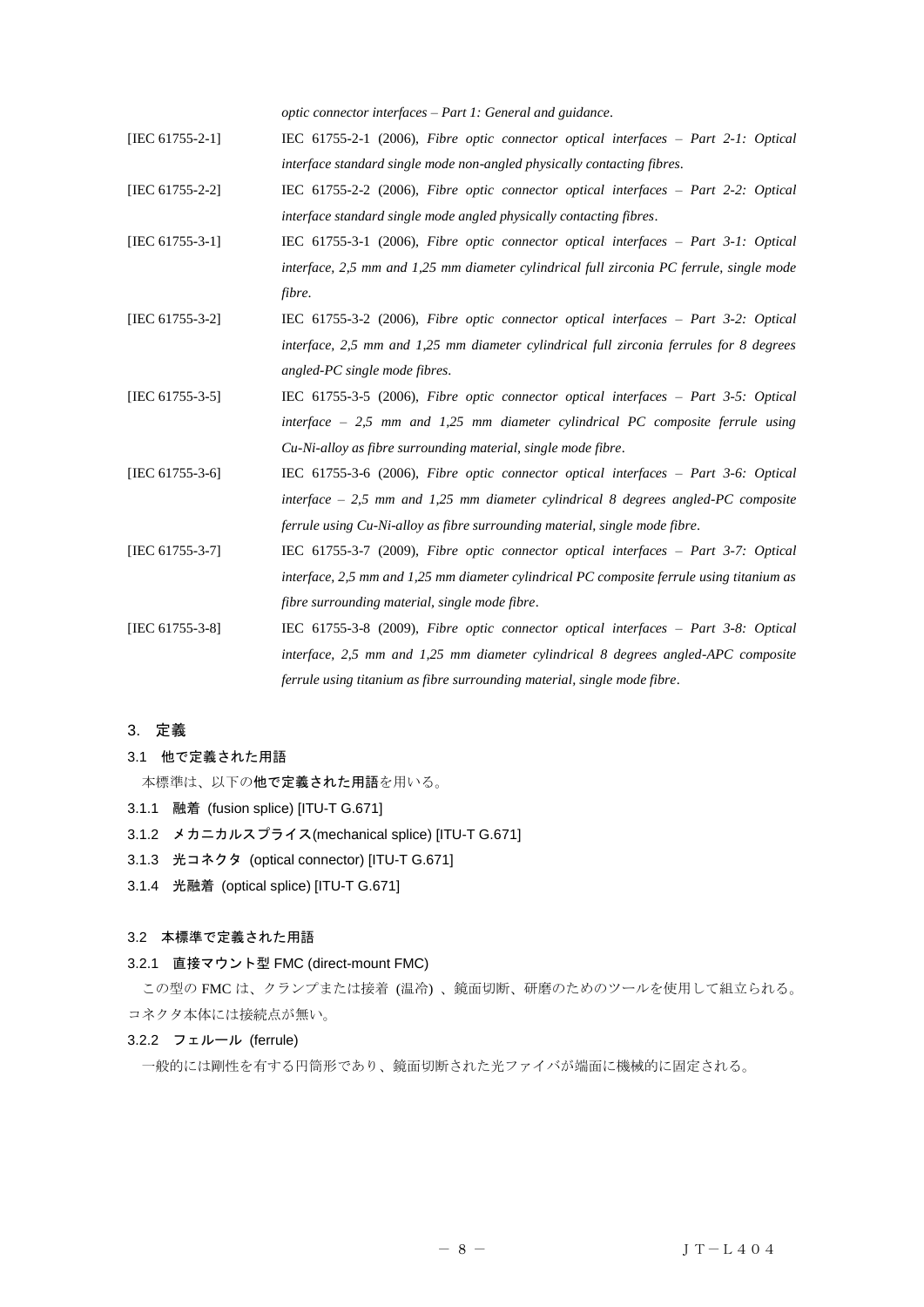

図 **1:** フェルール型光コネクタ

## <span id="page-8-0"></span>3.2.3 フェルールレス型 FMC (ferrule-less FMC)

この型の FMC は、光ファイバを整列するフェルールを具備しない。光ファイバはアダプタ内部の整列機 構において整列される。

#### <span id="page-8-1"></span>3.2.4 現場組立光ファイバコネクタ (field mountable optical fibre connector: FMC)

現場環境において光ファイバまたはケーブルの一端に組み立てられる光ファイバコネクタであり、本標準 では FMC と称する。

# <span id="page-8-2"></span>3.2.5 融着型 FMC (fusion splice FMC)

この型の FMC は、フェルールを基本として事前研磨された内蔵光ファイバを有する FMC であり、融着機 と周辺ツールを用いて組み立てられる。光ファイバは融着接続され、融着点はコネクタ本体内部で保護され る。

## <span id="page-8-3"></span>3.2.6 メカニカルスプライス型 FMC (mechanical splice FMC)

この型の FMC は、フェルールを基本として事前研磨された内蔵光ファイバを有する FMC であり、メカニ カルスプライス機構をコネクタ本体内部に具備する。メカニカルスプライスは以下の事前組立要素を有する。

- ・整列機構
- ・封止機構および屈折率整合剤
- ・バネ、楔、清掃機能を有する組立ツール
- ・ファイバ軸方向荷重に耐えるクランプまたは固定機構

メカニカルスプライス型 FMC は融着機を含まない簡易なツールを用いて組み立てられる。

# <span id="page-8-4"></span>3.2.7 パッチコード (patch cord)

両端にコネクタを有する光ファイバケーブル。



# <span id="page-8-5"></span>3.2.8 ピグテイル (pigtail)

一端にコネクタを有する被覆された、あるいはケーブル化された光ファイバ。



## <span id="page-8-6"></span>4. 略語

本標準は、以下の略語を使用する。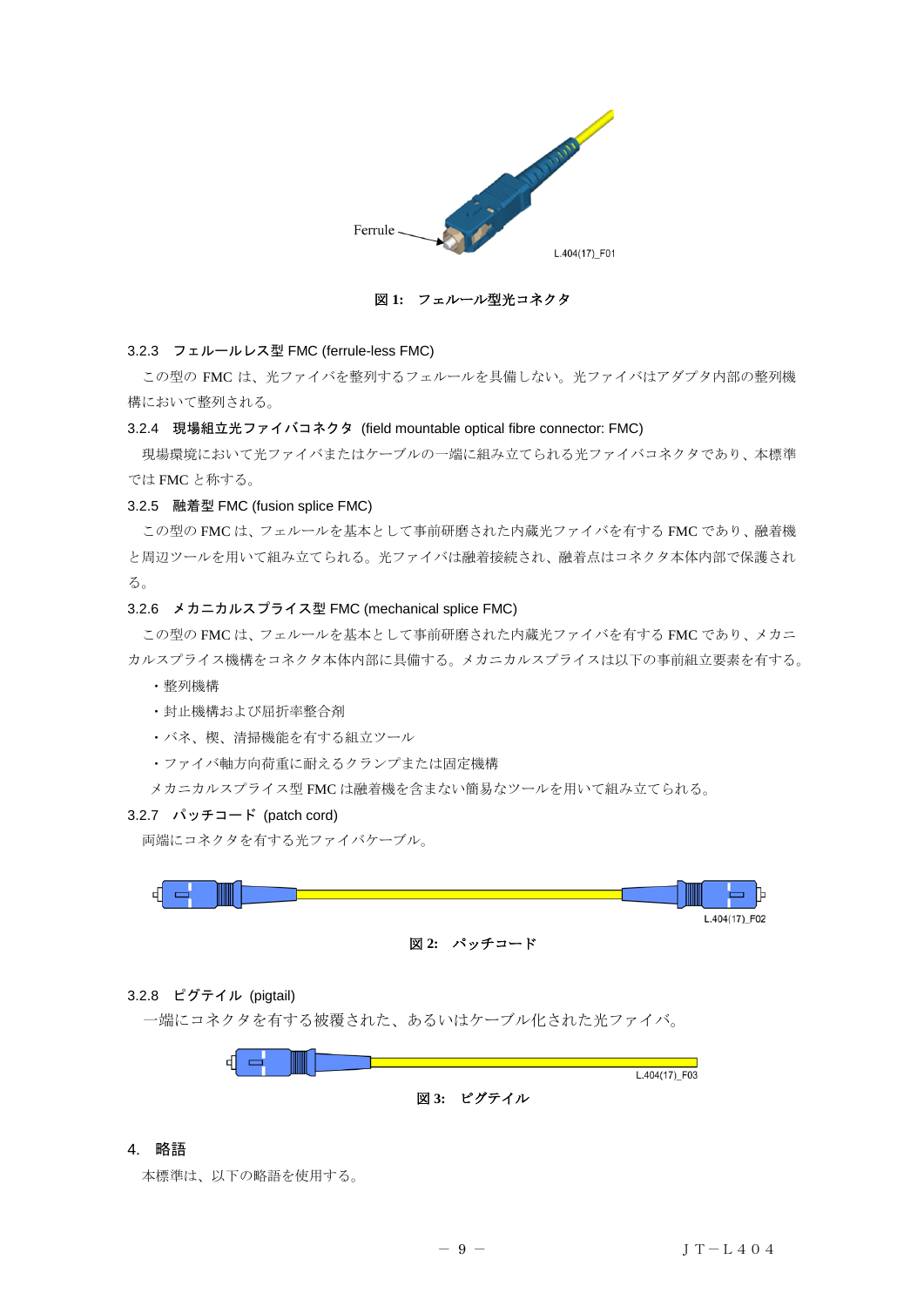APC 斜めフィジカルコンタクト (Angled Pysical Contact) FMC 現場組立可能な光ファイバコネクタ (Field Mountable optical fibre Connector) FTTH ファイバ・トゥ・ザ・ホーム (Fibre to the Home) PC フィジカルコンタクト (Pysical Contact)

## <span id="page-9-0"></span>5. 慣例

なし

## <span id="page-9-1"></span>6. 一般的情報

 FTTH が急速に成長するにつれて、壁面アウトレット等の光ケーブル終端は光アクセスネットワークにお いて非常に重要となっている。

現場組立可能な光ファイバコネクタ (FMC) は、現場で直接インストールできる何度も脱着が可能な光フ ァイバコネクタ (プラグ型およびソケット型) である。

# <span id="page-9-2"></span>7. 分類

FMC は基本的には以下から分類される。

- 組立方法
- ファイバへのマウント方法
- ケーブルへのマウント方法
- ファイバ整列機構
- 適用可能な場合、フェルール内の内蔵ファイバや端面仕上げの種類
- 接続される光ファイバの数
- ファイバ結合機構
- 適用可能な場合、フェルール外径 (2.5 mm あるいは 1.25 mm)
- コネクタ接続方法 (プラグ/ソケット型、プラグ/アダプタ/プラグ型)

# <span id="page-9-3"></span>7.1 組立方法

組立方法により、FMC は以下の 4 つに分類される。

- 1) メカニカルスプライス型
- 2) 融着型
- 3) フェルールレス型
- 4) 直接マウント型

## <span id="page-9-4"></span>7.2 組立方法

標準で考慮する、終端されるケーブルの光ファイバは [JT-G652] , [ITU-T G.653] , [JT-G654] , [ITU-T G.655] , [ITU-T G.656] , [JT-G657] にて規定されている。

## <span id="page-9-5"></span>7.3 ケーブルタイプ

コネクタは以下の部材と伴に組み立てられる。

- 被覆光ファイバ素線 (主に 200 µm あるいは 250 µm)
- 二次被覆光ファイバ素線 (900 μm)
- アラミド繊維強化ファイバケーブル (主に 0.9 mm から 4.5 mm)
- 角型光ケーブル (主に 2.0 mm×1.6 mm、または 3.1 mm×2.0 mm)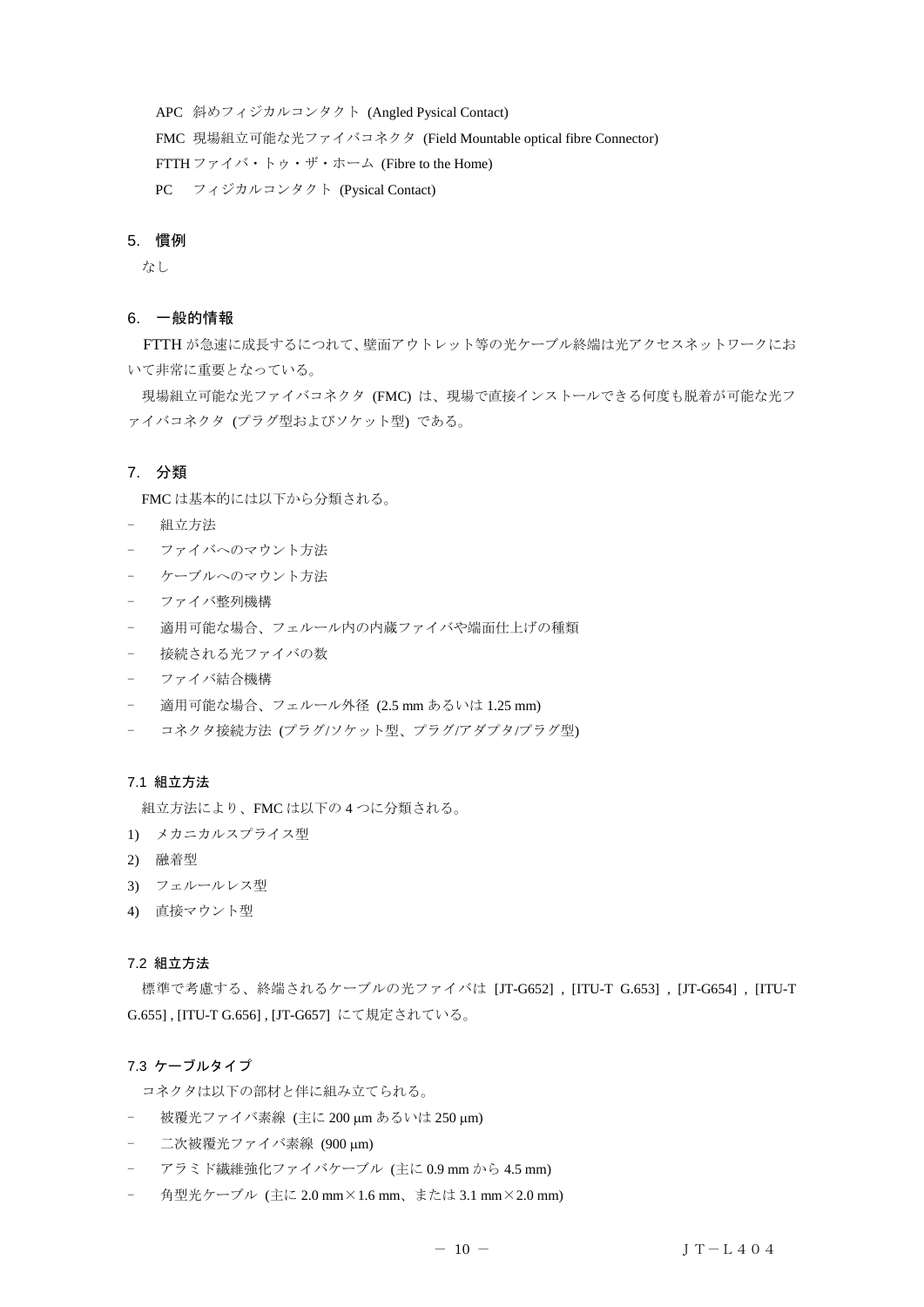1つの FMC 製品は、必ずしも上記で述べたすべての光ファイバ/ケーブルタイプに対応する必要は無い。 例えばいくつかの異なる FMC 製品がケーブル外径や形状に応じて要求されうる。

#### <span id="page-10-0"></span>7.4 ファイバ整列機構

- 直接整列:裸光ファイバが直接 V 溝あるいはキャピラリーチューブに整列される。
- 間接整列:ファイバは構造的に固定される。これらの構造は通常フェルールが用いられる。これらの構 造ではスリーブやピンあるいは他の機構を用いて整列される。

#### <span id="page-10-1"></span>7.5 ファイバおよびフェルール端面仕上げ

円筒形フェルールを基本とする事前研磨ファイバコネクタでは、ファイバ端面やフェルールは工場で製造 され、ファイバとファイバ軸方向に垂直な端面あるいは角度を有する端面との間のフィジカルコンタクトが 保証される。直接マウント型では、終端プロセスそのものがフィジカルコンタクトを保証するためにフェル ール端面形状を制御する。フェルール端面の形状については、以下の 2 種類が一般的である。

- フィジカルコンタクト (PC) :フェルール端面は、2 つの光ファイバコア同士のフィジカルコンタクト を行うために球面状に研磨される。端面形状については、[IEC 61755-2-1] や該当する [IEC 61755-3-1] 、 [IEC 61755-3-7] 、[IEC 61755-3-7] の要求条件に準拠すべきである。球面半径は 5-30 mm の範囲であり、 球面の頂点ズレ (dome offset) は最大 50 um とすべきである。
- 斜めフィジカルコンタクト (APC) :PC に似た仕上げであるが、フェルール端面はファイバ軸に対し て角度付けされている。本方法により低い反射特性を得ることが可能である。典型的な角度は 8 度ある いは 9 度である。端面形状は、 [IEC 61755-2-2] や該当する [IEC 61755-3-2] 、[IEC 61755-3-6] 、[IEC 61755-3-8] の要求条件に準拠すべきである。球面半径は 5-12 mm の範囲であり、球面の頂点ズレ (dome offset) は最大 50 µm とすべきである。

直接整列するコネクタは一般には融着やメカニカルスプライスの機構を含まない。ファイバはコネクタプ ラグ内部に固定され、ファイバ端面は現場にて仕上げされる (鏡面切断、研磨あるいは他の表面形成手段を 用いる) 。

#### <span id="page-10-2"></span>7.6 篏合機構

最も一般的な機構は、2 つのプラグを互いに接続する (あるいは、プラグとソケットを接続する) もので あり、以下が用いられる。

- プッシュプル機構
- スクリュー機構
- バヨネット機構

#### <span id="page-10-3"></span>7.7 互換性

FMC は、 [ITU-T L.402] に該当するコネクタと機械的に篏合できるような互換性を具備すべきであり、こ の際アダプタやコンバータなどを使用してもよい。

## <span id="page-10-4"></span>8. 性能標準と試験方法

コネクタ性能が保証されるべき使用温度範囲は屋外用途 (outdoor protected environment) で-25℃から +70℃、屋内用途 (controlled environment) で-10℃から+60℃である。

FMC には様々なファイバ種類を用いることができるが、本勧告では、モードフィールド径が 1310 µm に おいて 8.2 m から 9.6 m シングルモード光ファイバを用いた FMC の性能要求について述べる。

個々の試験方法詳細で特段記載がなければ、全ての測定は室温で行われ、波長に関しては 1310 nm ± 30 nm、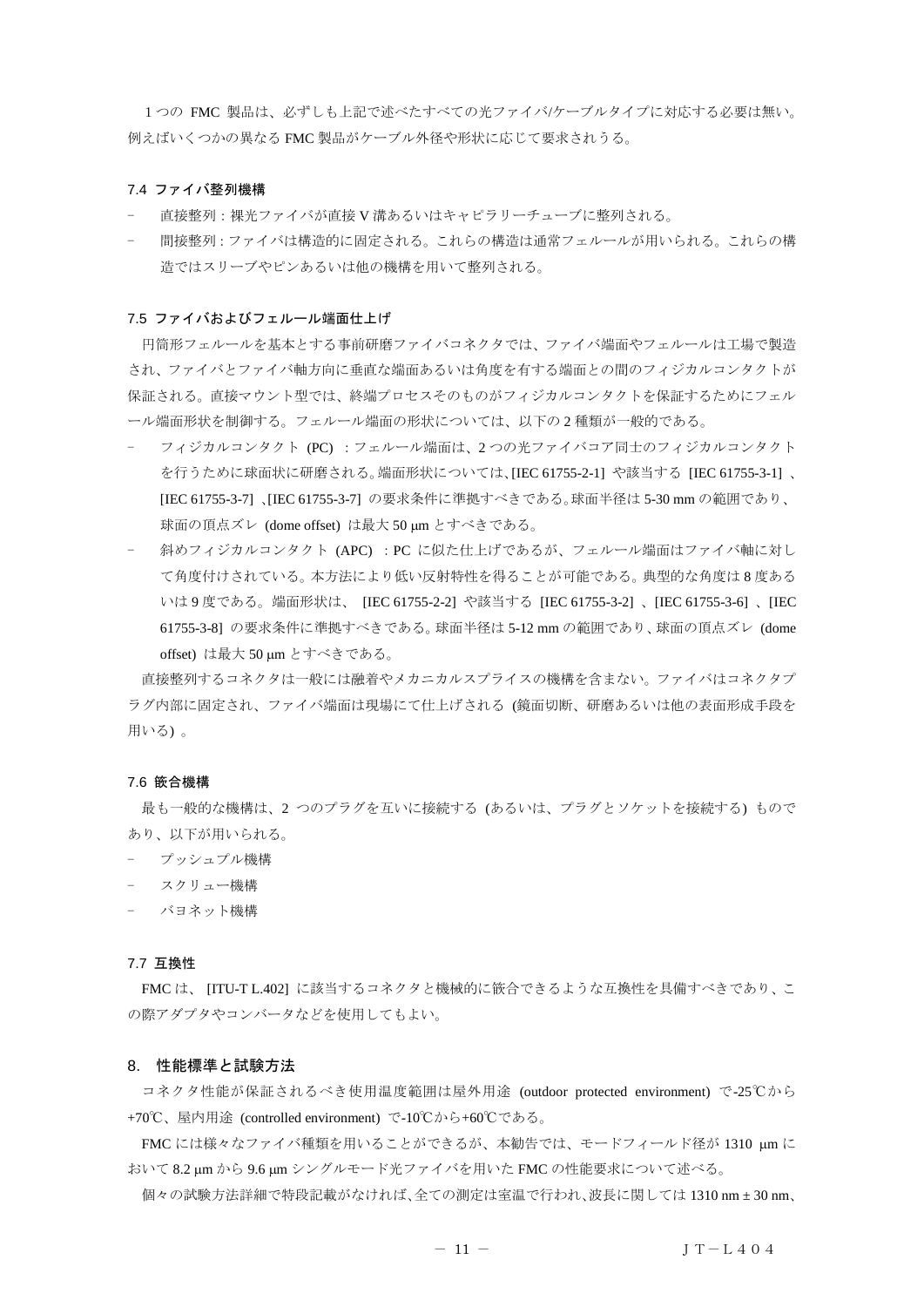1550 nm ± 30 nm、1625 nm ± 25 nm を用いる。

注釈) 1625 nm の波長はアプリケーションにより要求されない場合もある。

各々の試験を開始する前には、プラグおよびアダプタは使用方法に沿って清掃されているべきである。

## <span id="page-11-0"></span>8.1 光学的特性

## <span id="page-11-1"></span>8.1.1 光損失

# 表**1 –** 光損失グレード

| 光損失グレード     | ランダム接続試験 [IEC 61300-3-34]                |  |
|-------------|------------------------------------------|--|
| Grade $A_f$ | なし (将来アプリケーション向け)                        |  |
| Grade $B_f$ | $\leq$ 0.35 dB mean                      |  |
|             | $\leq$ 0.55 dB max. for > 97% of samples |  |
| Grade $C_f$ | $\leq$ 0.4 dB mean                       |  |
|             | $\leq$ 0.75 dB max. for > 97% of samples |  |

これらの値はランダムに抽出された同じ型の FMC をランダム接続した結果を参照する。

## <span id="page-11-2"></span>8.1.2 反射減衰量

表2 **–** 反射減衰量グレード

| 反射減衰量グレード | ランダム接続試験 [IEC 61300-3-6]                        |  |  |
|-----------|-------------------------------------------------|--|--|
| Grade 1   | $\geq$ 60 dB (mated) and $\geq$ 55 dB (unmated) |  |  |
| Grade 2   | $>$ 45 dB                                       |  |  |
| Grade 3   | $>$ 35 dB                                       |  |  |
| Grade 4   | $>$ 26 dB                                       |  |  |

これらの値はランダムに抽出された同じ型の FMC をランダム接続した結果を参照する。

# <span id="page-11-3"></span>8.1.3 損失波長特性 [IEC 61300-3-7] methodA

2 つの FMC 同士の接続損失を測定する。

- 光源:広帯域光源
- 波長範囲: 1260-1360 nm (無偏光)
- 線幅:≤ 0.2 nm
- 波長ステップ : ≤0.5 nm

光損失の最大値と最小値の差は光損失グレードに依存し、波長 1260 nm から波長 1360 nm の範囲において 表 3 に示す値を超えないこと。

# 表3 **–** 光損失の波長依存性

| 光損失グレード     | 最大光損失と最小光損失の差   |  |
|-------------|-----------------|--|
|             | [IEC 61300-3-7] |  |
| Grade $B_f$ | $\leq$ 0.3 dB   |  |
| Grade $C_f$ | $\leq$ 0.5 dB   |  |

# <span id="page-11-4"></span>8.1.4 光損失変動 [IEC 61300-3-3]

環境および機械試験中における光損失の最大許容変動は表 4 および表 5 で与えられる。2つの FMC 同士 の接続損失を測定する。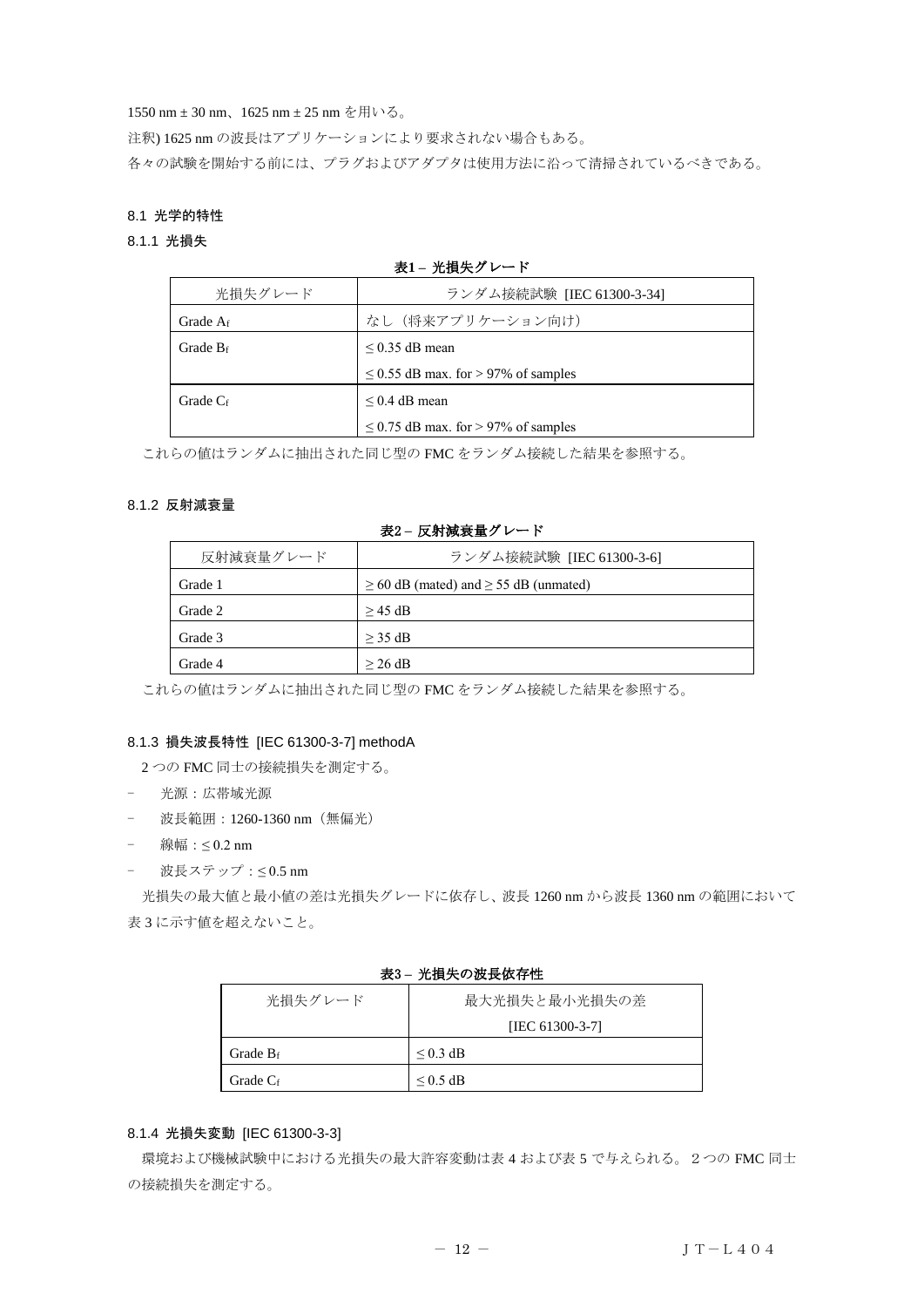# 表**4 –** 光損失変動 **(**ピグテイル**)**

| 最大光損失変動 [IEC 61300-3-3] |                 |             |
|-------------------------|-----------------|-------------|
| 波長 (nm)                 | 試験中 (dB)        | 試験後 (dB)    |
| 1310 and 1550           | ${}_{0.2}$      | ${}^{<}0.2$ |
| 1625                    | ${}_{\leq 0.3}$ | ${}^{<}0.2$ |

## 表5 **–** 光損失変動 (パッチコード)

| 最大光損失変動 [IEC 61300-3-3] |            |            |
|-------------------------|------------|------------|
| 波長 (nm)                 | 試験中 (dB)   | 試験後 (dB)   |
| 1310                    | $\leq 0.5$ | ${}_{0.4}$ |
| 1550                    | $\leq 0.7$ | $\leq 0.4$ |
| 1625                    | $\leq 1.0$ | ${}_{0.4}$ |

## <span id="page-12-0"></span>8.2 機械的および環境性能に関する要求条件

#### <span id="page-12-1"></span>8.2.1 環境性能試験

環境性能試験では、表 6 に従って FMC は試験される。組立サンプルは恒温槽に置き、試験構成は明確に 説明されるべきである。

パッチコードサンプルは、2 つの FMC 接続部とケーブル部で構成され、そのケーブル長は 2 m から 5 m の範囲とする。サンプルは恒温槽の外にある測定器に接続するリード部に接続される。

ピグテイルサンプルは、1 つの FMC 接続部とそれに付属するケーブル部、リード部で構成され、恒温槽内 に設置される。コネクタのタイプ (現場組立か工場付けか) やリード部の長さは報告されるべきである。

表**6 –** 環境性能試験に用いる試験サンプル構成

|         | 試験サンプル構成                                     |                                                        |
|---------|----------------------------------------------|--------------------------------------------------------|
|         | ピグテイルおよびパッチコード                               | ピグテイルのみ                                                |
| ケーブルタイプ | 単心かつ円形のアラミド繊維強化ファ<br>イバケーブル [IEC 60794-2-50] | 被覆光ファイバ素線<br>二次被覆光ファイバ素線<br>アラミド繊維強化ファイバケーブル<br>角型ケーブル |

# 8.2.1.1 高温試験 [IEC 61300-2-18]

- 温度:60℃(屋内用途)あるいは 70℃ (屋外用途)
- 時間:96 時間
- 事前処理および事後処理:室温 2 時間

試験前、試験中 (最大時間間隔は 1 時間) および試験後の光損失および反射減衰量を測定する。最大損失 変動はピグテイルの場合は表 4、パッチコードの場合は表 5 に従う。反射減衰量は試験中および試験後にお いて定められた反射減衰量グレードを満たすものとする。

## 8.2.1.2 低温試験 [IEC 61300-2-17]

- 温度:-10℃ (屋内用途) あるいは-25℃ (屋外用途)
- 時間:96 時間
- 事前処理および事後処理:室温 2 時間 試験前、試験中 (最大時間間隔は 1 時間) および試験後の光損失および反射減衰量を測定する。最大損失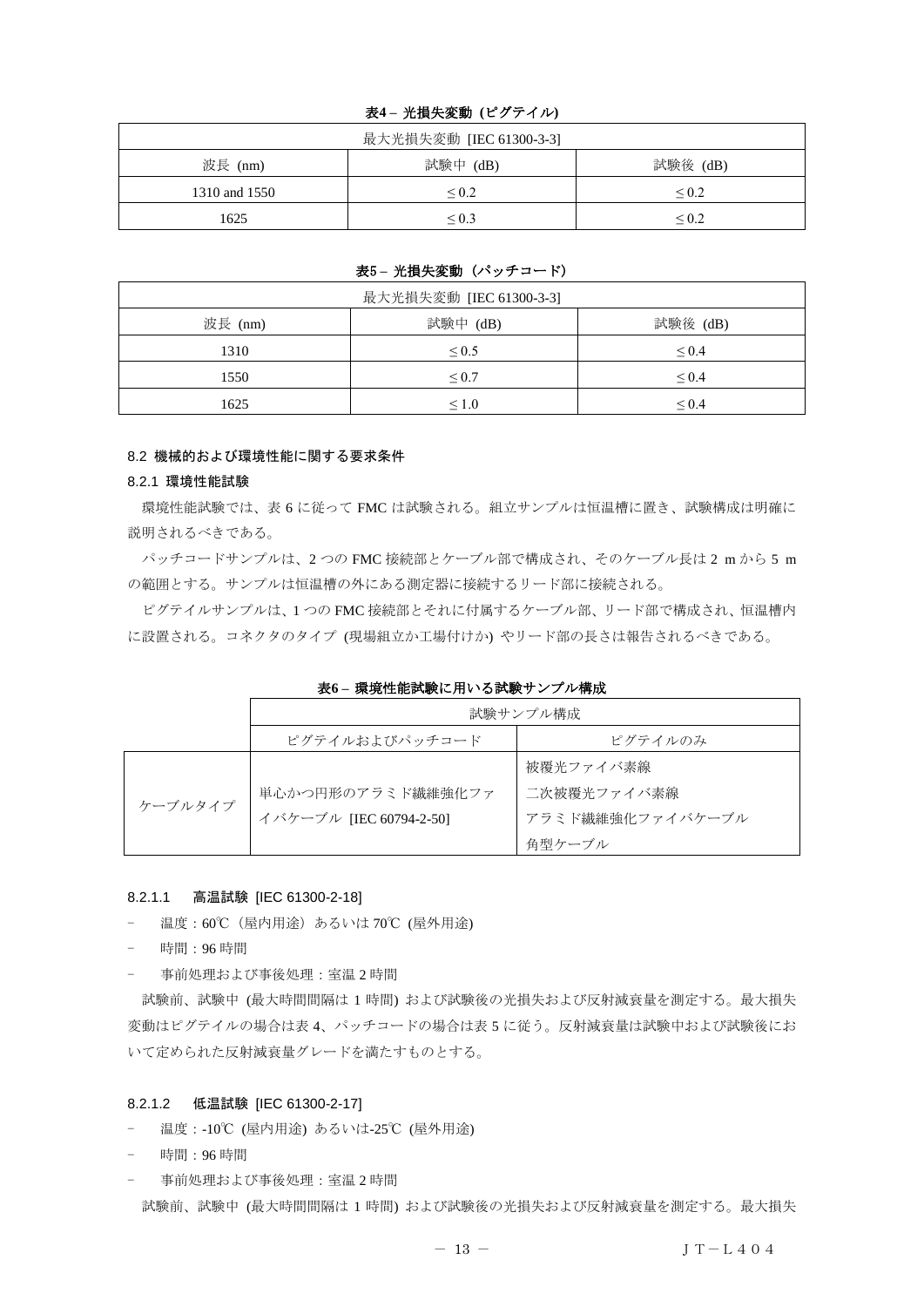変動はピグテイルの場合は表 4、パッチコードの場合は表 5 に従う。反射減衰量は試験中および試験後にお いて定められた反射減衰量グレードを満たすものとする。

#### 8.2.1.3 温度変化試験 [IEC 61300-2-22]

- 高温: 60℃ (屋内用途) あるいは 70℃ (屋外用途)
- 低温:-10℃ (屋内用途) あるいは-25℃ (屋外用途)
- 高温または低温時の温度保持時間:1 時間
- 温度変化速度:1℃/分
- 回数:5 (屋内用途) あるいは 12 (屋外用途)
- 時間:96 時間
- 事前処理および事後処理:室温 2 時間

試験前、試験中 (最大時間間隔は 1 時間) および試験後の光損失および反射減衰量を測定する。最大損失 変動はピグテイルの場合は表 4、パッチコードの場合は表 5 に従う。反射減衰量は試験中および試験後にお いて定められた反射減衰量グレードを満たすものとする。

## 8.2.1.4 耐湿試験 [IEC 61300-2-19]

高湿環境 (屋内用途のみ)

- 温度:40°C ± 2°C
- 相対湿度:93% ± 3%
- 時間:96 時間
- 事前処理および事後処理:室温 2 時間

試験前、試験中 (最大時間間隔は 1 時間) および試験後の光損失および反射減衰量を測定する。最大損失 変動はピグテイルの場合は表 4、パッチコードの場合は表 5 に従う。反射減衰量は試験中および試験後にお いて定められた反射減衰量グレードを満たすものとする。

## 8.2.1.5 耐湿サイクル試験 [IEC 61300-2-46]

温度および湿度変化サイクル (屋外用途のみ)

- 温度: +25°C  $\pm$  2°C to +55°C  $\pm$  2°C
- 相対湿度:> 90% RH
- 1 サイクルの時間:24 時間
- サイクル回数:6 サイクル

試験前、試験中 (最大時間間隔は 1 時間) および試験後の光損失および反射減衰量を測定する。最大損失 変動はピグテイルの場合は表 4、パッチコードの場合は表 5 に従う。反射減衰量は試験中および試験後に おいて定められた反射減衰量グレードを満たすものとする。

#### 8.2.1.6 防塵試験 [IEC 61300-2-27]

- ダスト:タルク
- ダストの大きさ:d < 150 µm
- ダスト密度:10.6 g/m<sup>3</sup>± 7.0 g/m<sup>3</sup>
- 温度:35°C
- 時間:10 分

試験は接続されたコネクタに対して行われ、1 度初期接続されたものを試験終了後まで脱着しないこと。 試験前、試験後の光損失および反射減衰量を測定し、表 1 および表 2 を満たすこと。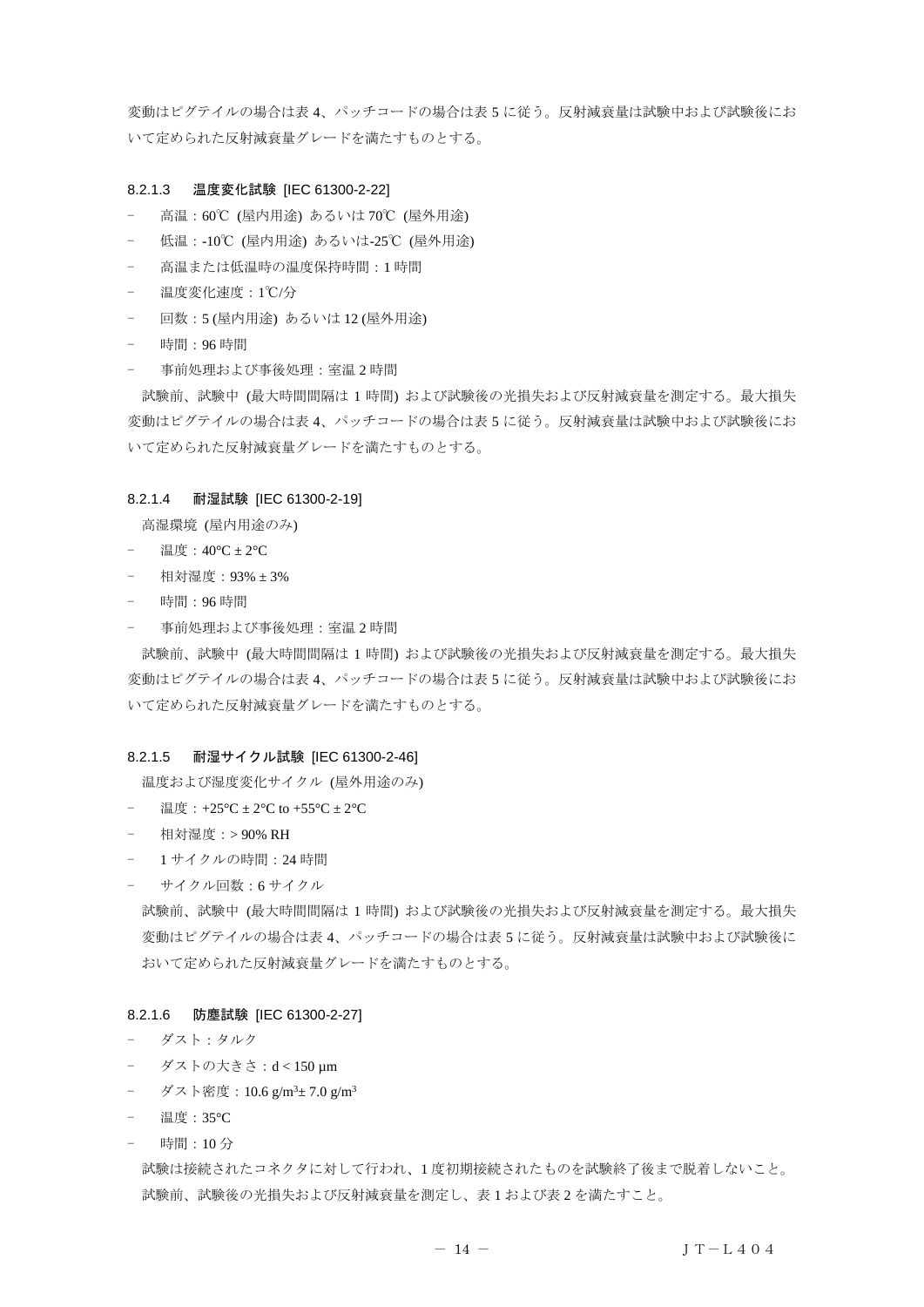#### 8.2.1.7 塩水噴霧試験 [IEC 61300-2-26]

劣化環境 (屋外用途のみ)

- 溶液:5% NaCl、pH 値 6.5~7.2
- 温度:35°C
- 時間:96 時間

試験は接続されたコネクタに対して行われ、1 度初期接続されたものを試験終了後まで脱着しないこと。 試験前、試験後の光損失および反射減衰量を測定し、表 1 および表 2 を満たすこと。

#### <span id="page-14-0"></span>8.2.2 機械的性能試験

機械的性能試験には、試験サンプルにピグテイルを用いること。

#### 8.2.2.1 振動試験 [IEC 61300-2-1]

振動試験は以下の特性で実施される。

- 周波数範囲:10Hz-55Hz-10Hz 掃引、掃引速度 1 オクターブ/分
- 1 軸あたりサイクル回数:15
- 軸:直交 3 軸
- 振動強度:0.75 mm (あるいはピーク to ピークで 1.5 mm)

試験中および試験後の光損失変化を [IEC 61300-3-28] の透過法に従い、1550 nm ± 30 nm で測定すること。 試験中の最大光損失変動は 0.5dB 以下、試験後の最大光損失変化は 0.2dB 以下とする。試験後の反射減衰 量は定められた反射減衰量グレードを満たすこと。

#### 8.2.2.2 衝撃試験 [IEC 61300-2-12], method A

衝撃試験は以下の特性で実施される。

- 高さ : 1.5 m
- 落下面:コンクリート床
- 回数 : 5

試験中、コネクタはキャップで保護されていること。 試験前および試験後の光損失および反射減衰量は、表 1 および表 2 を満たすこと。

#### 8.2.2.3 篏合締結強度試験 [IEC 61300-2-6]

プラグとアダプタの間に定められた軸方向荷重を印加することで実施される。

荷重の大きさおよび印加時間は、篏合機構と製造者のコネクタ設計により定められている。推奨荷重は 40 N、印加時間は 60 秒である。

試験前、試験中および試験後の光損失および反射減衰量を測定する。試験中および試験後の光損失変化は 表 4 を満たすこと。試験後の反射減衰量は定められた反射減衰量グレードを満たすこと。

#### 8.2.2.4 ファイバ/ケーブル張力試験 [IEC 61300-2-4]

試験はケーブルとプラグの間に軸方向荷重を印加することで実施される。荷重は以下の通り。

- 2N:被覆光ファイバ素線
- 5 N:二次被覆光ファイバ素線
- 50 N (屋内用途) あるいは 70 N (屋外用途) :アラミド繊維強化ファイバケーブル
- 10 N:アラミド繊維強化を具備しないケーブルまたはチューブ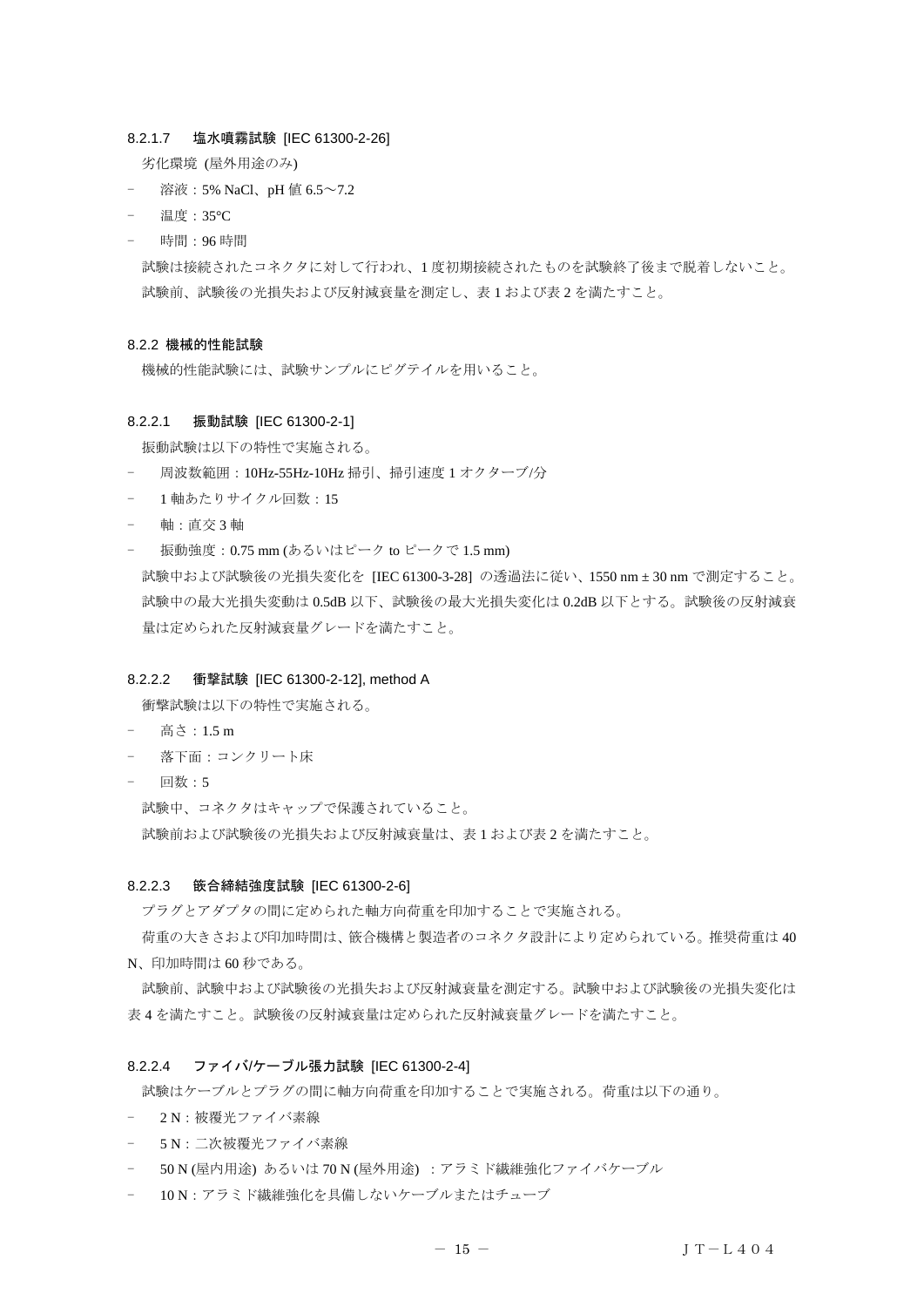荷重は、円滑かつ 60 秒間一定に加えられる。

試験前、試験中および試験後の光損失および反射減衰量を測定する。試験中および試験後の光損失変化は 表 4 を満たすこと。試験後の反射減衰量は定められた反射減衰量グレードを満たすこと。

## 8.2.2.5 ねじり試験 [IEC 61300-2-5]

試験はコネクタ部から 25 cm ± 5 cm の距離にトルクを加えることで実施され、ケーブルは荷重 10N でピン と張られた状態にする。合計で 25 回、180 度のねじりを繰り返し与える。

試験中および試験後の光損失および反射減衰量を測定する。試験中および試験後の光損失変化は表 4 を満 たすこと。試験後の反射減衰量は定められた反射減衰量グレードを満たすこと。

#### 8.2.2.6 機械的耐久性試験 [IEC 61300-2-2], measurement condition B

試験は、200 回のプラグ・アダプタ接続 (プラグ/アダプタ/プラグ構成における片側のみ) により実施され る。最大光損失変動を超えるあるいは定められたグレードの反射減衰量を下回った場合、試験工程において 25 回を超えない範囲でコネクタは必要に応じて清掃されてもよい。清掃された回は回数に含めないこと。 試験前、試験中および試験後の光損失および反射減衰量を測定する。試験中および試験後の光損失変化は表 4 を満たすこと。試験後の反射減衰量は定められた反射減衰量グレードを満たすこと。

## 8.2.2.7 曲げモーメント試験 [IEC 61300-2-7]

試験は 10 秒、10 N の荷重を接続部中央に加えることで実施される。

試験前、試験中および試験後の光損失および反射減衰量を測定する。試験中および試験後の光損失変化は 表 4 を満たすこと。試験後の反射減衰量は定められた反射減衰量グレードを満たすこと。

#### 8.2.2.8 光ファイバコネクタ 90 度プルーフ試験 [IEC 61300-2-50]

本試験は保護ブーツを有しない FMC には適用されない。

試験はファイバあるいはケーブル部にコネクタから 20 cm 離れた箇所に荷重を加えることで実施される。荷 重は、以下の通り。

- 5 N: 二次被覆光ファイバ素線
- 5 N:アラミド繊維強化を具備しないケーブルまたはチューブ
- 20 N:アラミド繊維強化ファイバケーブル

コネクタ軸に対して 90 度方向に円滑に荷重印加され、5 秒間保持する。

試験前、試験中および試験後の光損失および反射減衰量を測定する。試験後の光損失変化は 0.2 dB 以下で あること。試験後の反射減衰量は定められた反射減衰量グレードを満たすこと。

#### 8.2.2.9 組立および解体試験 [IEC 61300-2-33]

本試験は、再組立が可能な FMC に対してのみ実施される。試験はプラグ・ソケットのケーブル部からの 組立および解体を少なくとも 3 回実施する。

コネクタは毎回清掃されてもよい。組立と組立の間に劣化サイクル試験等は実施しないこと。

毎回の組立後に光損失および反射減衰量を測定し、表 1 および表 2 を満たすこと。

# <span id="page-15-0"></span>9. コネクタの識別

組立方法やファイバ・ケーブルタイプ、研磨方法、光損失および反射減衰量グレードによって識別される ことが重要である。

この点に関して国際標準化として完全な合意はないものの、一般的にはコネクタのプラスティック本体の